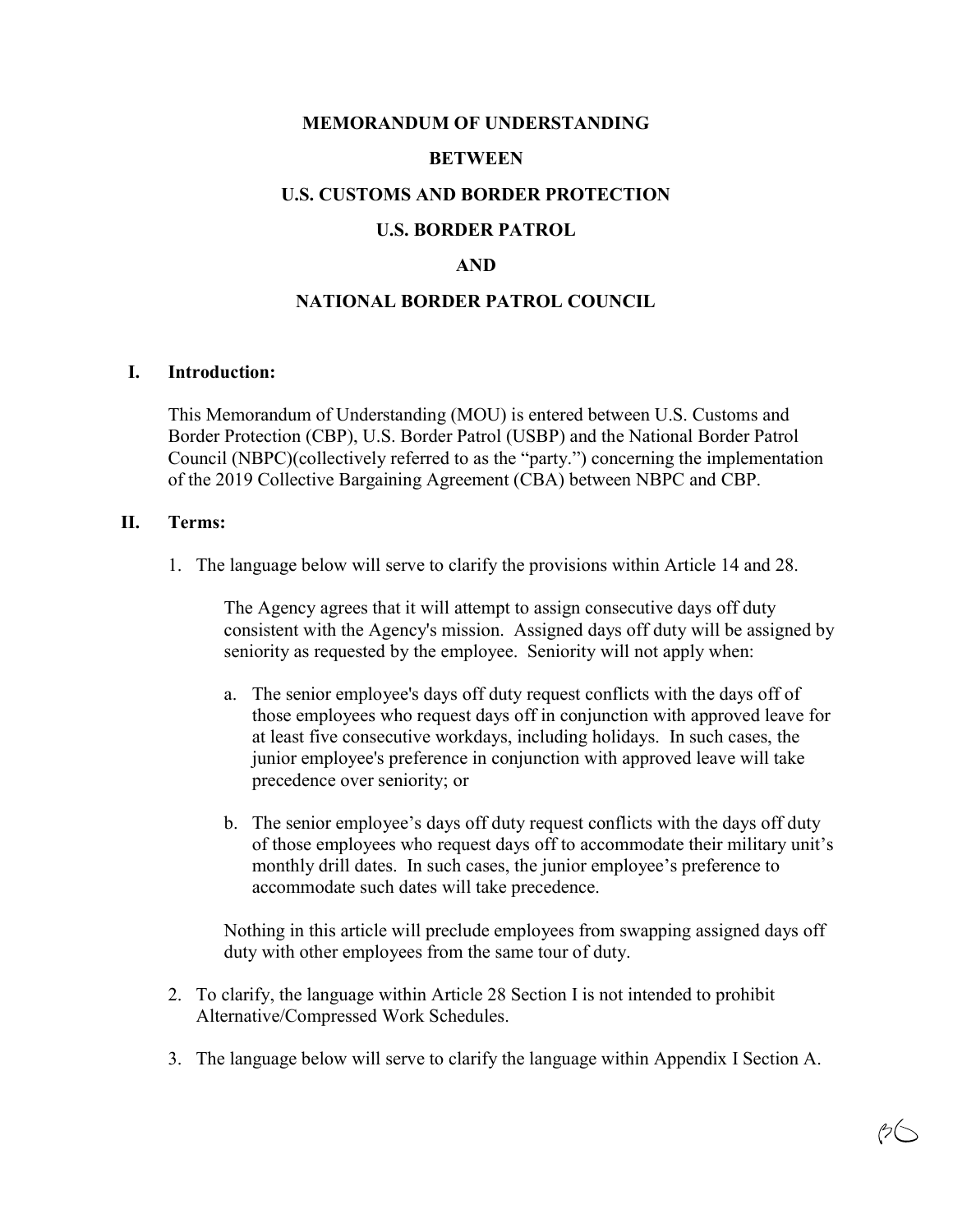For purposes of determining seniority within the Law Enforcement Information Systems Specialists (LEISS), GS-1801, series position, all previous time served in the position of USBP GS-1802, Law Enforcement Communications Assistant (LECA), and USBP GS-1801, Sector Enforcement Specialist (SES), will count as if it were the same job series.

4. The language below will serve to clarify the language within Appendix III Section A.1 (i.e., impact of volunteering for details).

Agents who volunteer for a mandatary assignment will be considered to have fulfilled their obligation and will not be mandated to participate in that assignment until all eligible agents at that duty location have fulfilled the same obligation (i.e. volunteers will be placed at the bottom of the inverse seniority roster for the mandatory detail). Volunteers for a mandatory assignment will be decided by seniority.

- 5. The criteria listed within Appendix III Section A.2 is not intended to limit the criteria USBP will consider when selecting for a detail or collateral duty that requires special skills. They are examples of the types of criteria that will be used. This adjustment removes the requirement for weighting the criteria.
- 6. The language within Appendix III Section E does not apply to collateral duties.
- 7. The language below will serve to clarify the language within Appendix III Section  $E$  $(i.e., waiting periods - also known as "cooling off periods").$ 
	- a. Waiting periods do not apply to mandatory details. This includes being mandated after completing a voluntary detail, or after having been mandated for a detail.
	- b. Waiting periods for details that began before November 1, 2019, and do not extend beyond October 31, 2020, will not be subject to the waiting period as prescribed in this section of the CBA. Instead, employees will be subject to the waiting period prescribed when the detail began.
- 8. Lists regarding Agenc\ mandated, operational assignments requiring travel and per diem (e.g., Operation Southern Support) will NOT be reset upon the implementation of the 2019 CBA. All other detail lists will be administered in a manner mutuall\ agreeable to the parties at the local level.
- 9. The provisions within this MOU strictly apply to the implementation of the 2019 CBA, and do not set a precedent for the Union's positions in future negotiations over other matters.
- 10. In accordance with 5 U.S.C  $\S 7114(c)$ , this MOU will become effective upon Agency Head Review approval, or thirty-one  $(31)$  calendar days after the date of the last signature, whichever occurs first.